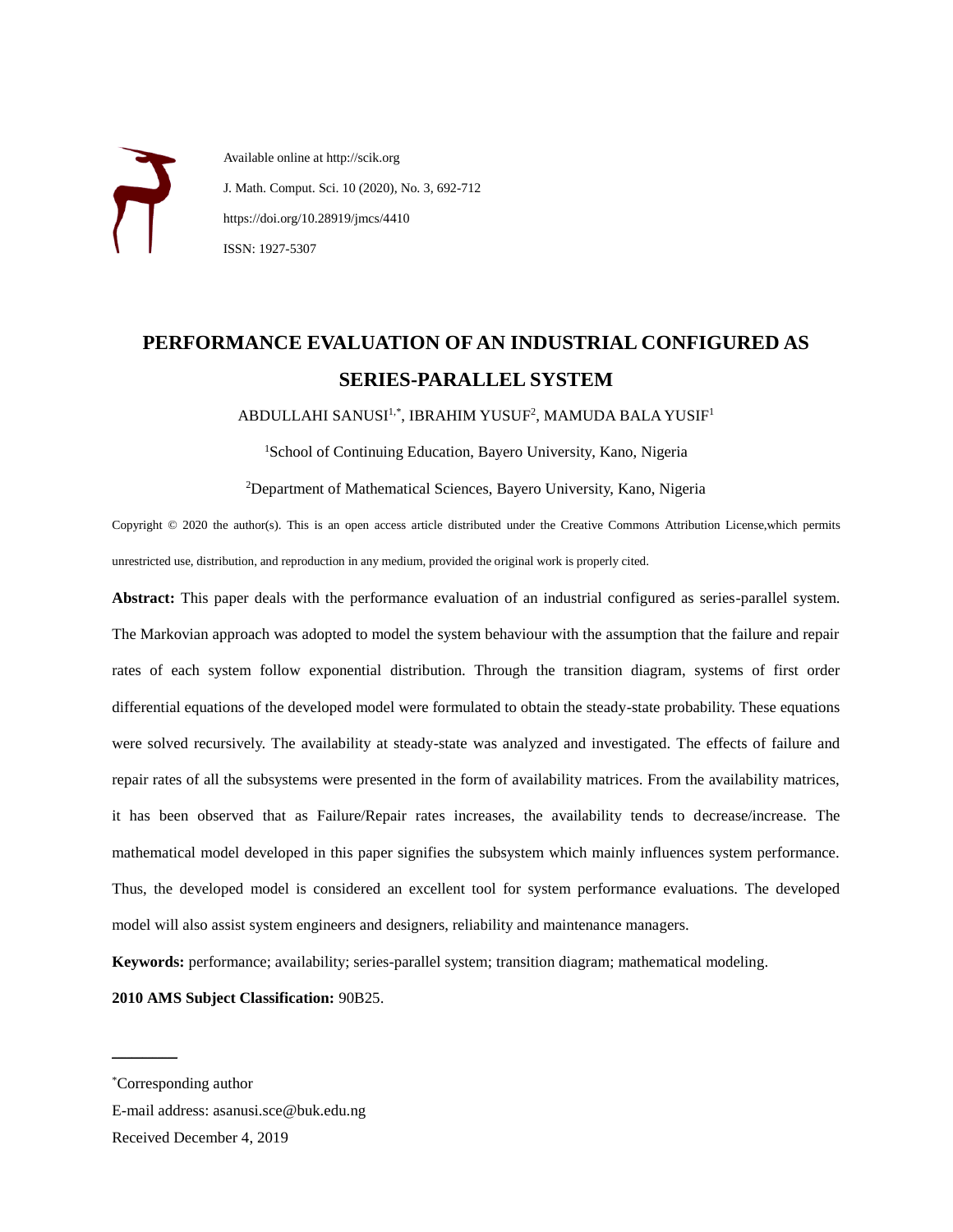#### **1. INTRODUCTION**

The system reliability has great significance in recent years due to its importance in promoting and sustaining industries and economy. It is technique for improving system performance at the lowest possible maintenance costs. In order to improve system performance, system reliability and availability must be maintained at the highest order. Though failure is inevitable, it can be controlled by proper maintenance, proper training to the operators, and regular inspection. Availability and reliability of the system/equipment may be enhanced using proper design of the system and by maintaining the same during its service life.

In the past, numerous researchers have presented their works in the field of reliability theory by analyzing the performances of systems under different types of mathematical models. See for instance, Singh and Ayagi [1] have discussed the performance of a complex system under preemptive resume repair policy via copula. Ibrahim et al [2] have used Gumbel-Hougaard copula family distribution to present the study of reliability assessment of complex system having two subsystems connected in series configuration. Niwas and Garg [3] studied the availability, reliability and profit of an industrial system based on cost free warranty policy. Singh et al [4] have used copula to study the performance analysis of complex systems connected in series configuration by considering different failure and repair disciplines. Harish Garg [5] recently studied multi objective non-linear programming problem for reliability optimization in intuitionistic algorithm (GSA) and the results have compared with the results computed by practice swarm optimization (PSO) methodology. Ibrahim et al [6] have recently presented the study of profit analysis of a serial-parallel system under partial and complete failures. Monika et al [7] have examined a complex system consisting two subsystems connected in series configuration under k-out-of-n: G policy. Lado et al [8] discussed the performance and cost assessment of the repairable complex system with two subsystems connected in series configuration. Singh et al [9] have studied the performance assessment of two units redundant system under different failure and repair policies using Copula. Monika et al [10] presented a stochastic analysis of a two unit's complex repairable system with switch and human failure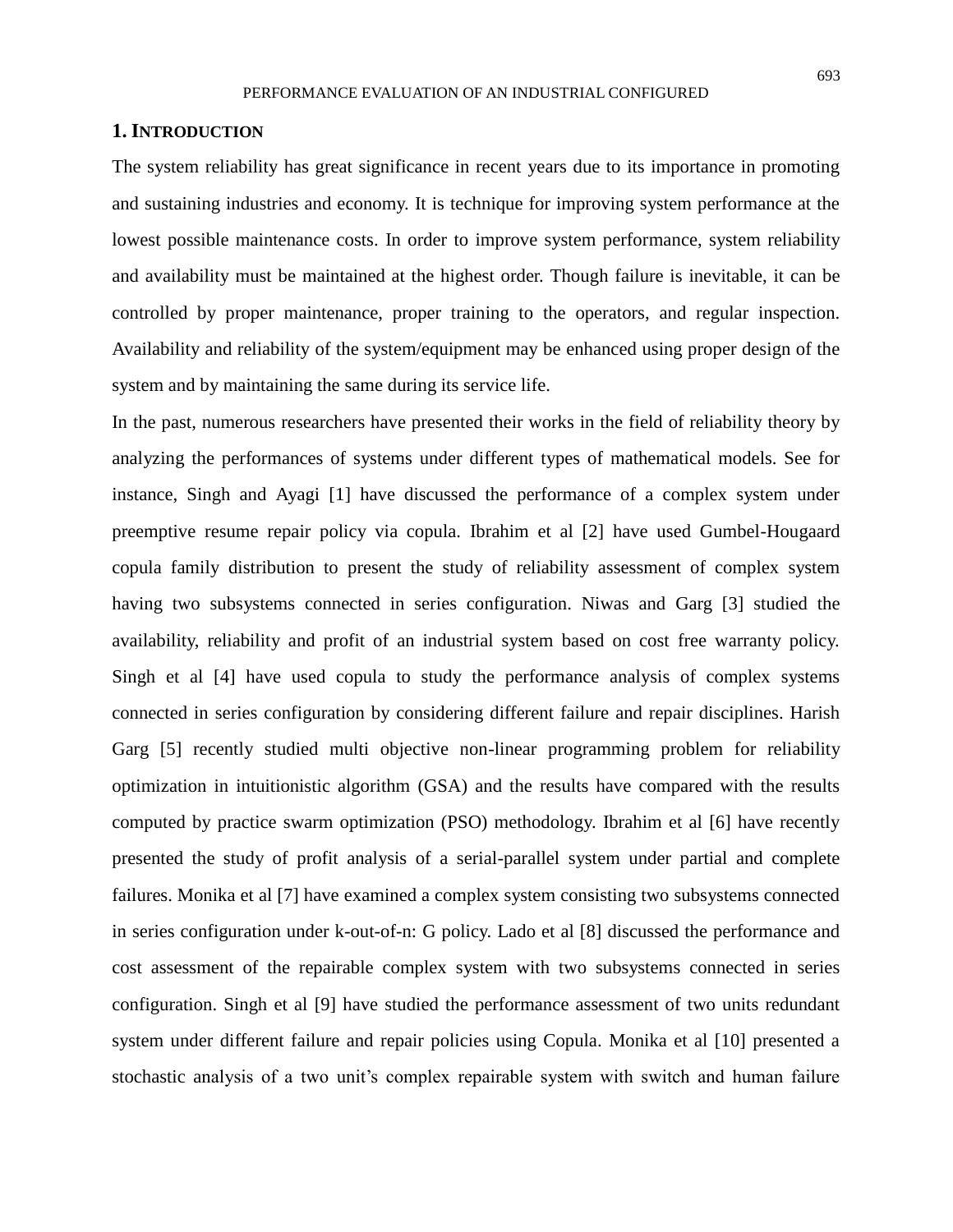using copula approach.

In this paper, we have constructed availability model consisting of six different subsystems. Our primary focus is to capture the effect of both failure and repair rates on each subsystem so as to determine the most critical unit in the system. The organization of this paper is as follows. Section 2 presents the notations and assumptions. Section 3 contains the description of the system under study while section 4 presents model formulation. The results of our numerical stimulations and discussions are presented in section 5 and finally, the paper is concluded in section 6.

#### **2. NOTATION AND ASSUMPTIONS**

## **2.1 Notations**

- 1. A, B, C, D, E and F represent full working state of subsystem.
- 2.  $\alpha_1, \alpha_2, \alpha_3, \alpha_4, \alpha_5, \alpha_6$  represent repair rates of subsystem A, B, C, D, E and F respectively.
- 3.  $\beta_1$ ,  $\beta_2$ ,  $\beta_3$ ,  $\beta_4$ ,  $\beta_5$ ,  $\beta_6$  represent repair rates of subsystem A, B, C, D, E and F respectively.
- 4.  $p_{0}(t)$ ,  $p_{1}(t)$ ,  $p_{2}(t)$ : Probability of the system working with full capacity at time t
- 5.  $p_{\text{s}}(t)$  to  $p_{\text{1s}}(t)$  Probability of the system in failed state.
- 6.  $\frac{d}{dt}$  $d'_{dt}$ : Derivative with respect to time t.

## **2.2 Assumptions**

- 1. The system consists of six different subsystems arranged in series.
- 2. The Failure and repair rates are constant over time, statistically independent of each other and there no simultaneous failures among the subsystems.
- 3. System fails when one unit fails.
- 4. The system may be in operating system or in a failed state but not in a reduced capacity.
- 5. Sufficient repair facilities are provided, i.e. no waiting time to start repairs.
- 6. A repair system is as good as new, performance wise for a specified duration.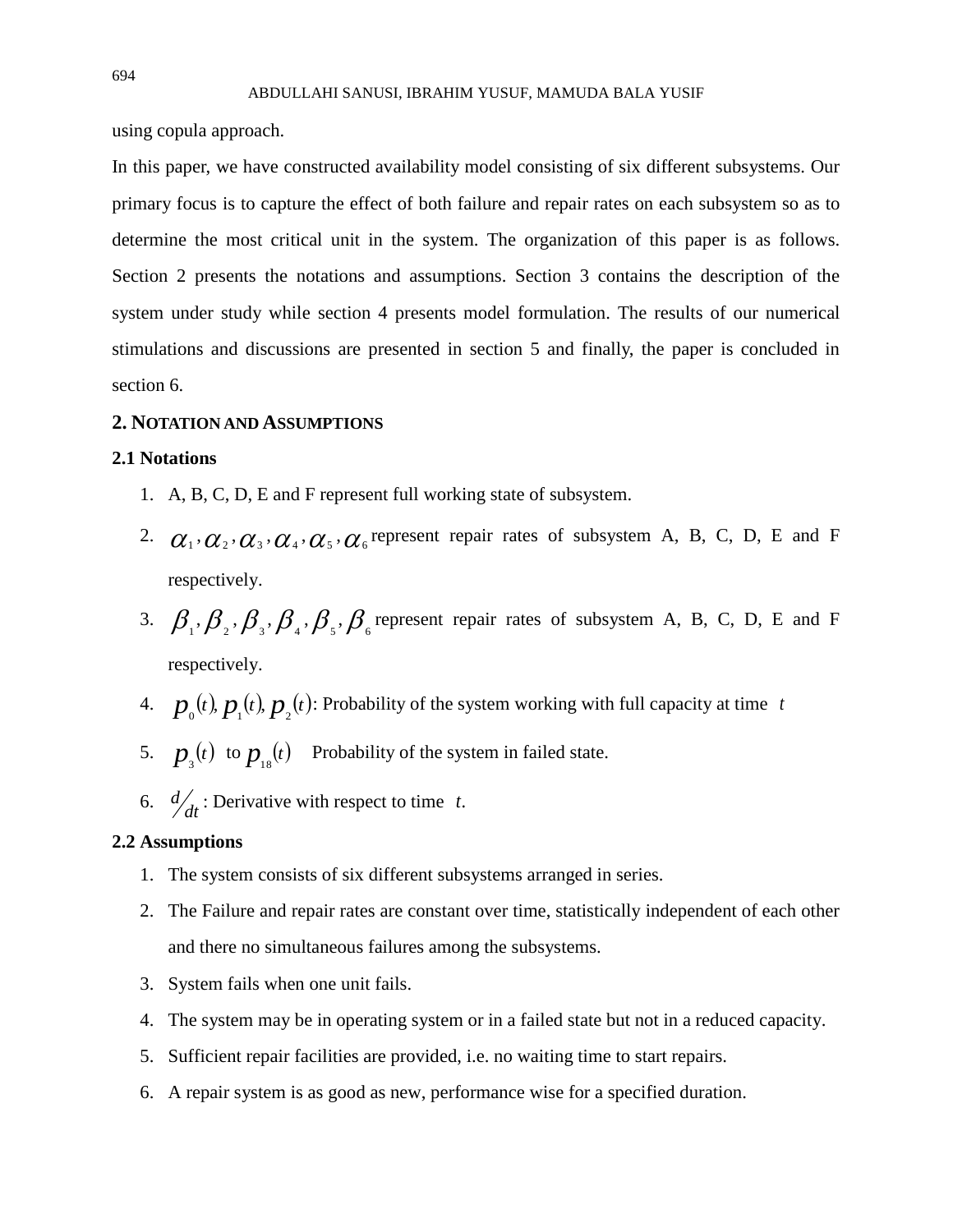- 7. Standby units are of the same nature and capacity as the active units.
- 8. The switchover devices used for standby subsystems are perfect.

# **3. SYSTEM DESCRIPTION**

The system consists of six different subsystems which are:

- 1. Subsystem A: A single unit arranged in series whose failure causes complete failure of the entire system.
- 2. Subsystem B: A single unit arranged in series whose failure causes complete failure of the entire system.
- 3. Subsystem C: A single unit arranged in series. Its failure causes complete failure of the entire system.
- 4. Subsystem D: A single unit arranged in series. Failure of this subsystem causes complete failure of the system.
- 5. Subsystem E: A single unit arranged in series whose failure causes complete failure of the entire system.
- 6. Subsystem F: it consists of four units arranged in parallel. Two remain operative and the other two in cold standby. Failure of three units at a time will cause complete failure of the entire system.



Figure 1: Reliability Block Diagram of the System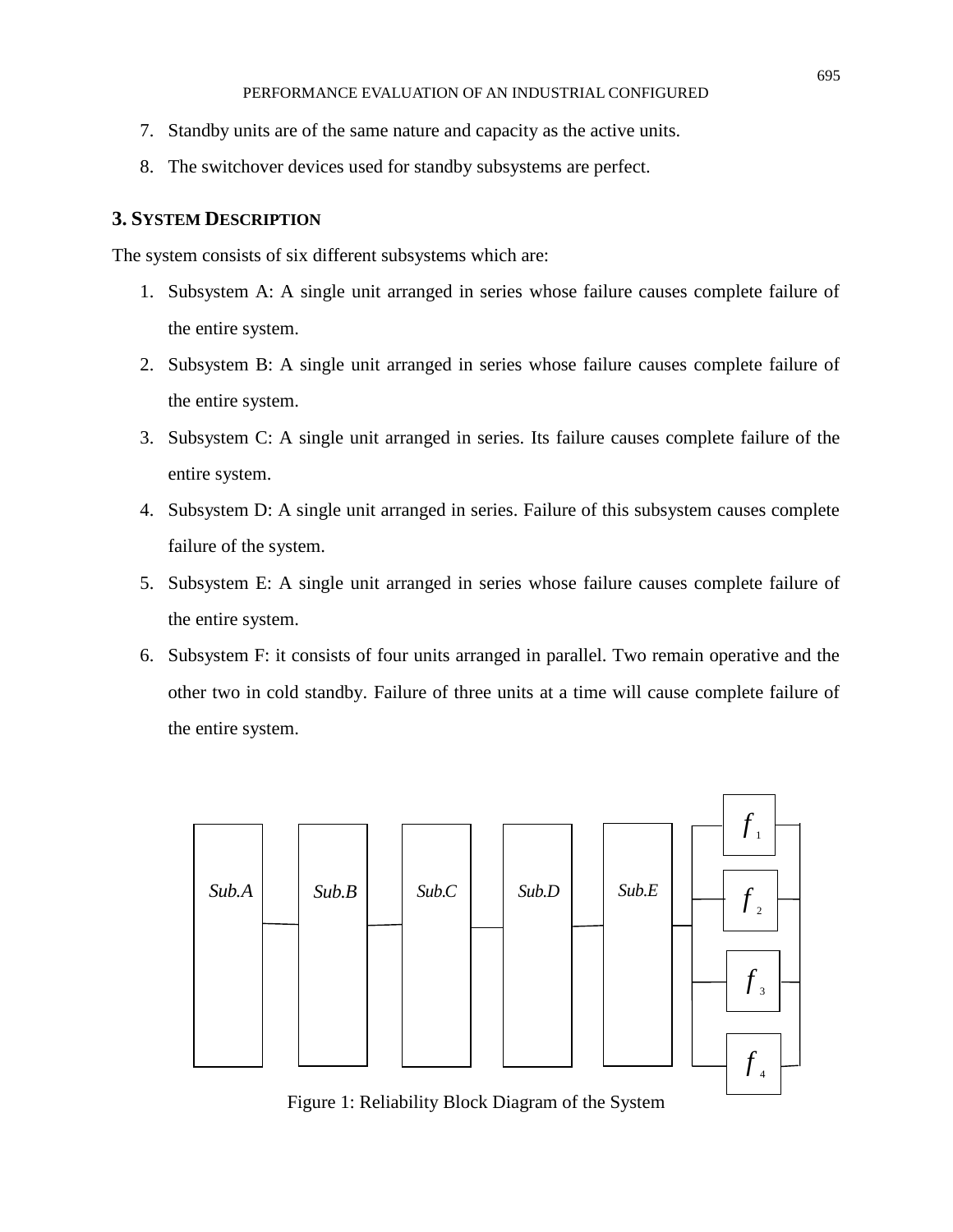

Figure 2: Transition Diagram of the System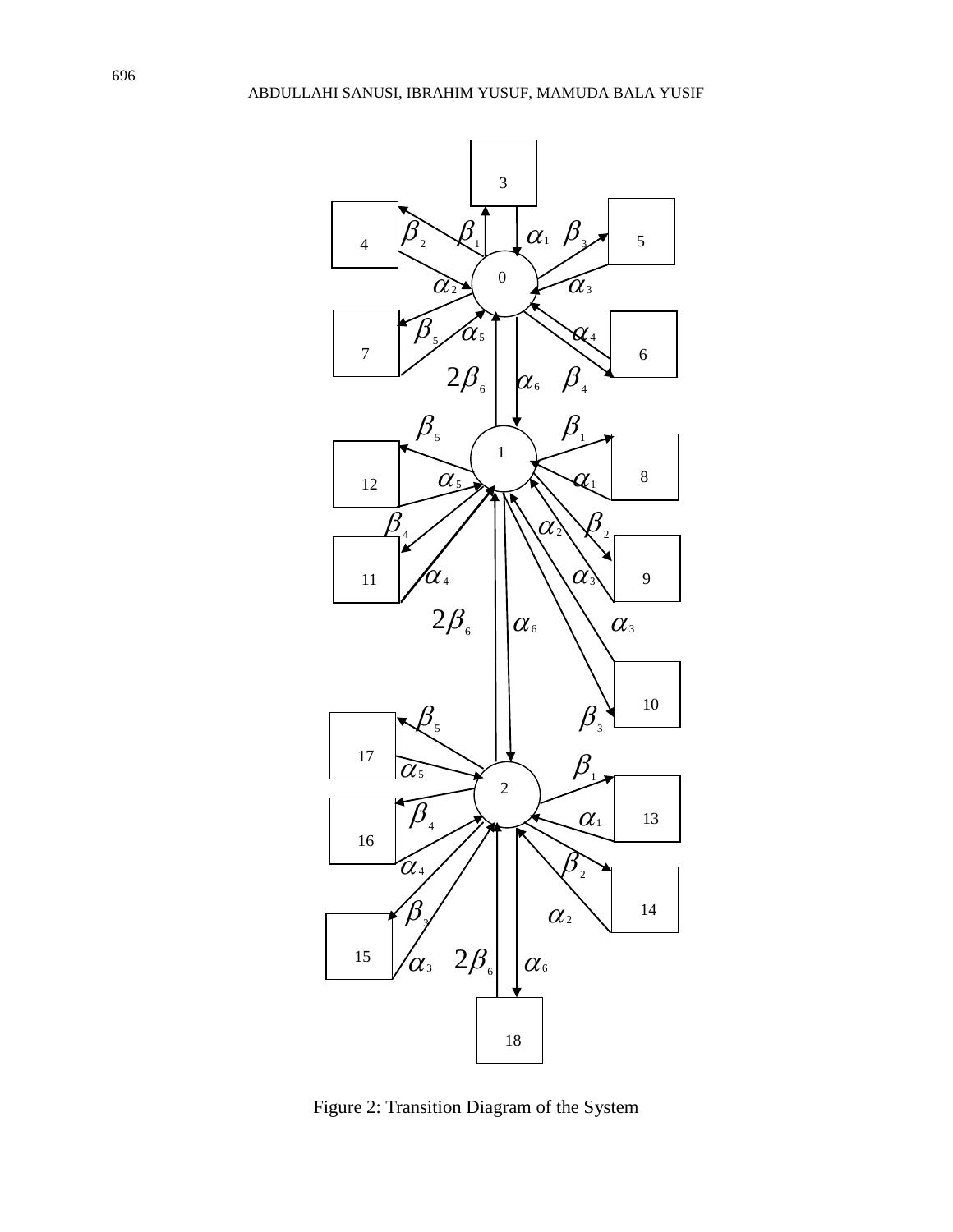# **4. MODEL FORMULATION**

The differential equations associated with the transition diagram were derived on the basis of Markov birth-death process using figure 2. Various probability considerations generate the following sets of differential equations:

$$
\left[\left(\frac{d}{dt}\right)^{2} + K_{0}\right]P_{0} = \alpha_{1}P_{3} + \alpha_{2}P_{4} + \alpha_{3}P_{5} + \alpha_{4}P_{6} + \alpha_{5}P_{7}
$$
\n<sup>(1)</sup>

$$
\left[\left(\frac{d}{dt}\right)^{2} + K_{1}\right] p_{1} = 2\beta_{6} p_{0} + \alpha_{6} p_{2} + \alpha_{1} p_{8} + \alpha_{2} p_{9} + \alpha_{3} p_{10} + \alpha_{4} p_{11} + \alpha_{5} p_{12}
$$
\n(2)

$$
\left[ \left( \frac{d}{dt} \right) + K_1 \right] p_2 = 2 \beta_6 p_1 + \alpha_1 p_{13} + \alpha_2 p_{14} + \alpha_3 p_{15} + \alpha_4 p_{16} + \alpha_5 p_{17} + \alpha_6 p_{18}
$$
 (3)

$$
\left[\left(\frac{d}{dt}\right) + \alpha_1\right] p_3 = \beta_1 p_0 \tag{4}
$$

$$
\left[\left(\frac{d}{dt}\right) + \alpha_2\right]p_4 = \beta_2 p_0 \tag{5}
$$

$$
\left[\left(\frac{d}{dt}\right) + \alpha_3\right]p_s = \beta_s p_0 \tag{6}
$$

$$
\left[\left(\frac{d}{dt}\right) + \alpha_4\right] p_6 = \beta_4 p_0 \tag{7}
$$

$$
\left[\left(\frac{d}{dt}\right) + \alpha_s\right]p_{\gamma} = \beta_s p_0 \tag{8}
$$

$$
\left[\left(\frac{d}{dt}\right) + \alpha_1\right] p_s = \beta_1 p_1 \tag{9}
$$

$$
\left[\left(\frac{d}{dt}\right) + \alpha_2\right]p_{\circ} = \beta_2 p_{\circ}
$$
\n(10)

$$
\left[\left(\frac{d}{dt}\right) + \alpha_3\right] p_{10} = \beta_3 p_1 \tag{11}
$$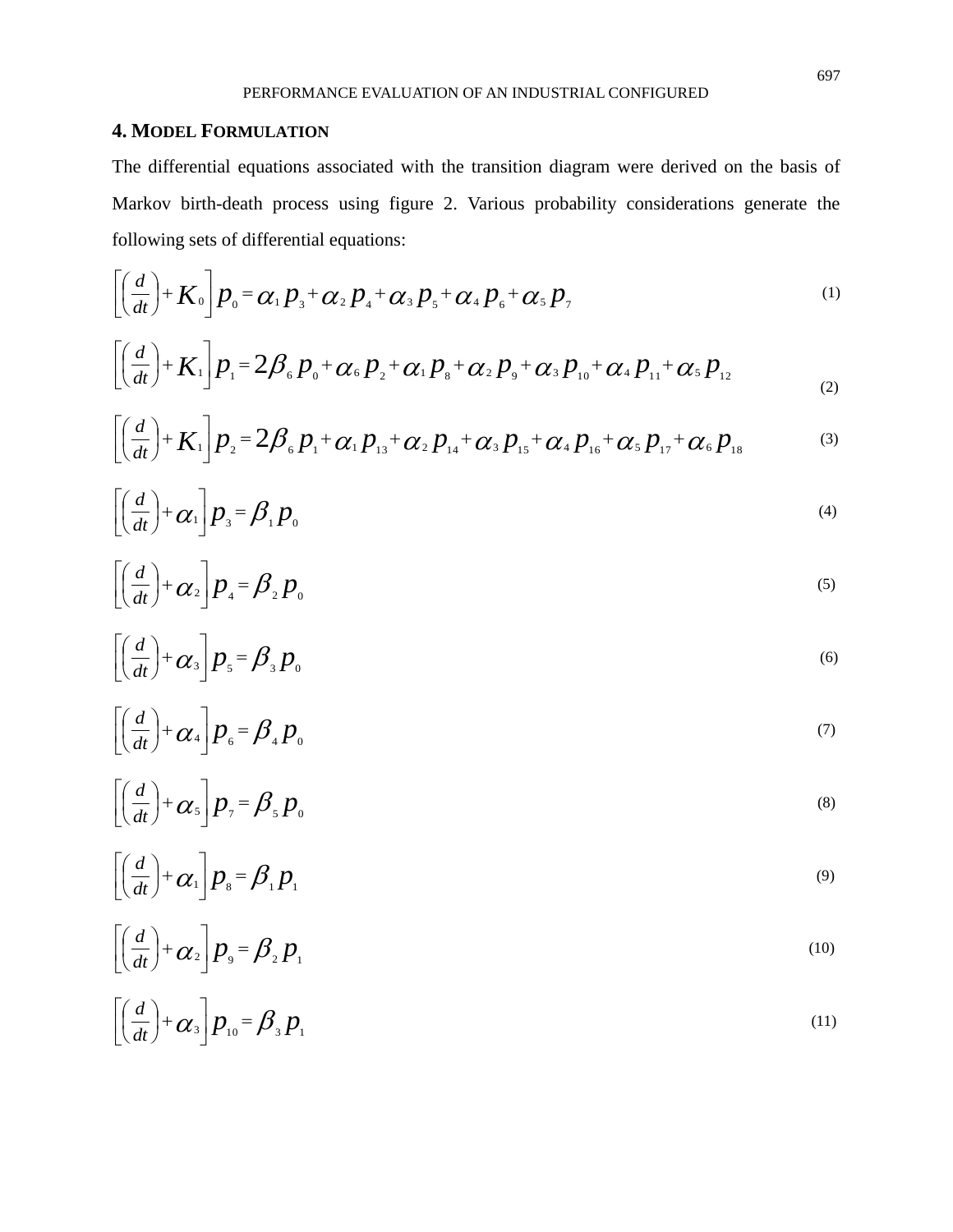$$
\left[ \left( \frac{d}{dt} \right) + \alpha_4 \right] p_{11} = \beta_4 p_1 \tag{12}
$$

$$
\left[\left(\frac{d}{dt}\right) + \alpha_s\right] p_{12} = \beta_s p_1 \tag{13}
$$

$$
\left[\left(\frac{d}{dt}\right) + \alpha_1\right] p_{13} = \beta_1 p_2 \tag{14}
$$

$$
\left[\left(\frac{d}{dt}\right) + \alpha_2\right] p_{14} = \beta_2 p_2 \tag{15}
$$

$$
\left[\left(\frac{d}{dt}\right) + \alpha_3\right]p_{15} = \beta_3 p_2 \tag{16}
$$

$$
\left[\left(\frac{d}{dt}\right) + \alpha_4\right] p_{16} = \beta_4 p_2 \tag{17}
$$

$$
\left[\left(\frac{d}{dt}\right) + \alpha_s\right]p_{17} = \beta_s p_2 \tag{18}
$$

$$
\left[\left(\frac{d}{dt}\right) + \alpha_6\right]p_{18} = 2\beta_6 p_2 \tag{19}
$$

The initial conditions at time  $t = 0$  are:

$$
p_i(t) = \begin{cases} \frac{1}{1} & \text{if } i = 0\\ 0 & \text{if } i \neq 0 \end{cases} \tag{20}
$$

Where  $K_0 = \beta_1 + \beta_2 + \beta_3 + \beta_4 + \beta_5 + 2\beta_6$ 

$$
K_1 = \alpha_6 + \beta_1 + \beta_2 + \beta_3 + \beta_4 + \beta_5 + 2\beta_6
$$

# **4.1 Availability equations of the system**

To obtain the steady state availability of the system, the derivatives of states probabilities are set equal to zero. Let  $p_{0}(\infty)$  be the probability of full working state when the system is still new and is determine using the condition normalizing:

$$
p_0(\infty) + p_1(\infty) + p_2(\infty) + \dots + p_{18}(\infty) = 0
$$
\n(21)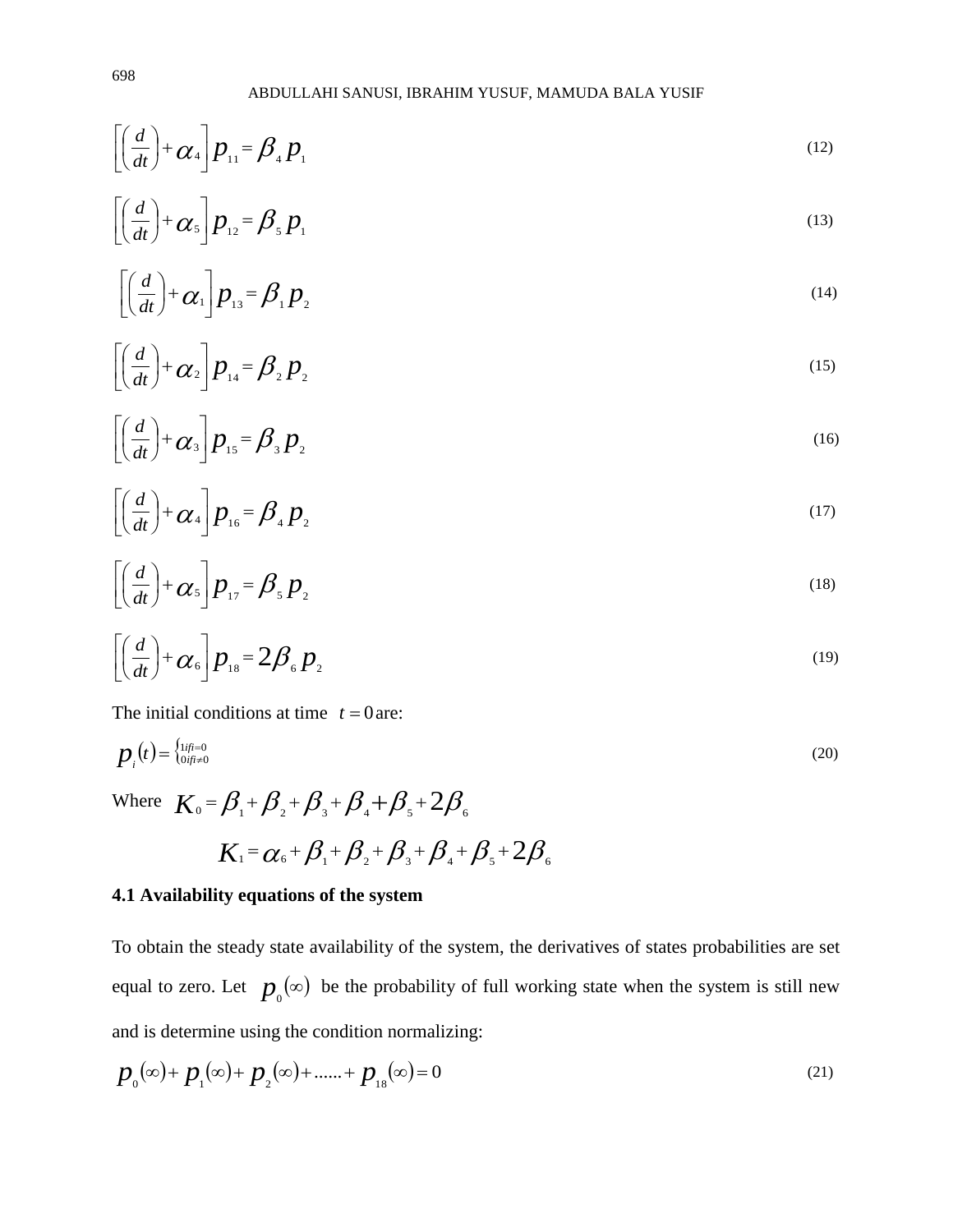| Setting $\frac{d}{dt} = 0$ as $t \to \infty$ , equations (1) to (19) together with the initial conditions become:                     |      |
|---------------------------------------------------------------------------------------------------------------------------------------|------|
| $K_0 p_{0} = \alpha_1 p_{3} + \alpha_2 p_{4} + \alpha_3 p_{5} + \alpha_4 p_{6} + \alpha_5 p_{7}$                                      | (22) |
| $K_1 p_1 = 2\beta_6 p_0 + \alpha_6 p_2 + \alpha_1 p_8 + \alpha_2 p_9 + \alpha_3 p_{10} + \alpha_4 p_{11} + \alpha_5 p_{12}$           | (23) |
| $K_1 p_1 = 2 \beta_6 p_1 + \alpha_1 p_{13} + \alpha_2 p_{14} + \alpha_3 p_{15} + \alpha_4 p_{16} + \alpha_5 p_{17} + \alpha_6 p_{18}$ | (24) |
| $\alpha_1 p_3 = \beta_1 p_0$                                                                                                          | (25) |
| $\alpha_2 p_4 = \beta_2 p_0$                                                                                                          | (26) |
| $\alpha_{3} p_{5} = \beta_{3} p_{0}$                                                                                                  | (27) |
| $\alpha_4 p_{\scriptscriptstyle 6} = \beta_4 p_{\scriptscriptstyle 0}$                                                                | (28) |
| $\alpha_s p_{\scriptscriptstyle{7}} = \beta_s p_{\scriptscriptstyle{0}}$                                                              | (29) |
| $\alpha_{1}p_{s} = \beta_{1}p_{1}$                                                                                                    | (30) |
| $\alpha_2 p_{\rm o} = \beta_2 p_{\rm o}$                                                                                              | (31) |
| $\alpha_{3} p_{10} = \beta_{3} p_{1}$                                                                                                 | (32) |
| $\alpha_4 p_{\scriptscriptstyle{11}} = \beta_4 p_{\scriptscriptstyle{1}}$                                                             | (33) |
| $\alpha_s p_{\scriptscriptstyle 12} = \beta_s p_{\scriptscriptstyle 12}$                                                              | (34) |
| $\alpha_1 p_{13} = \beta_1 p_2$                                                                                                       | (35) |
| $\alpha_2 p_{\scriptscriptstyle{14}} = \beta_2 p_{\scriptscriptstyle{22}}$                                                            | (36) |
| $\alpha_{3} p_{15} = \beta_{3} p_{2}$                                                                                                 | (37) |
| $\alpha_4 p_{16} = \beta_4 p_2$                                                                                                       | (38) |
| $\alpha_{5} p_{17} = \beta_{5} p_{2}$                                                                                                 | (39) |
| $\alpha_{6} p_{18} = 2 \beta_{6} p_{28}$                                                                                              | (40) |

Solving equations (22) to (40) recursively, the values of steady state probabilities are given by: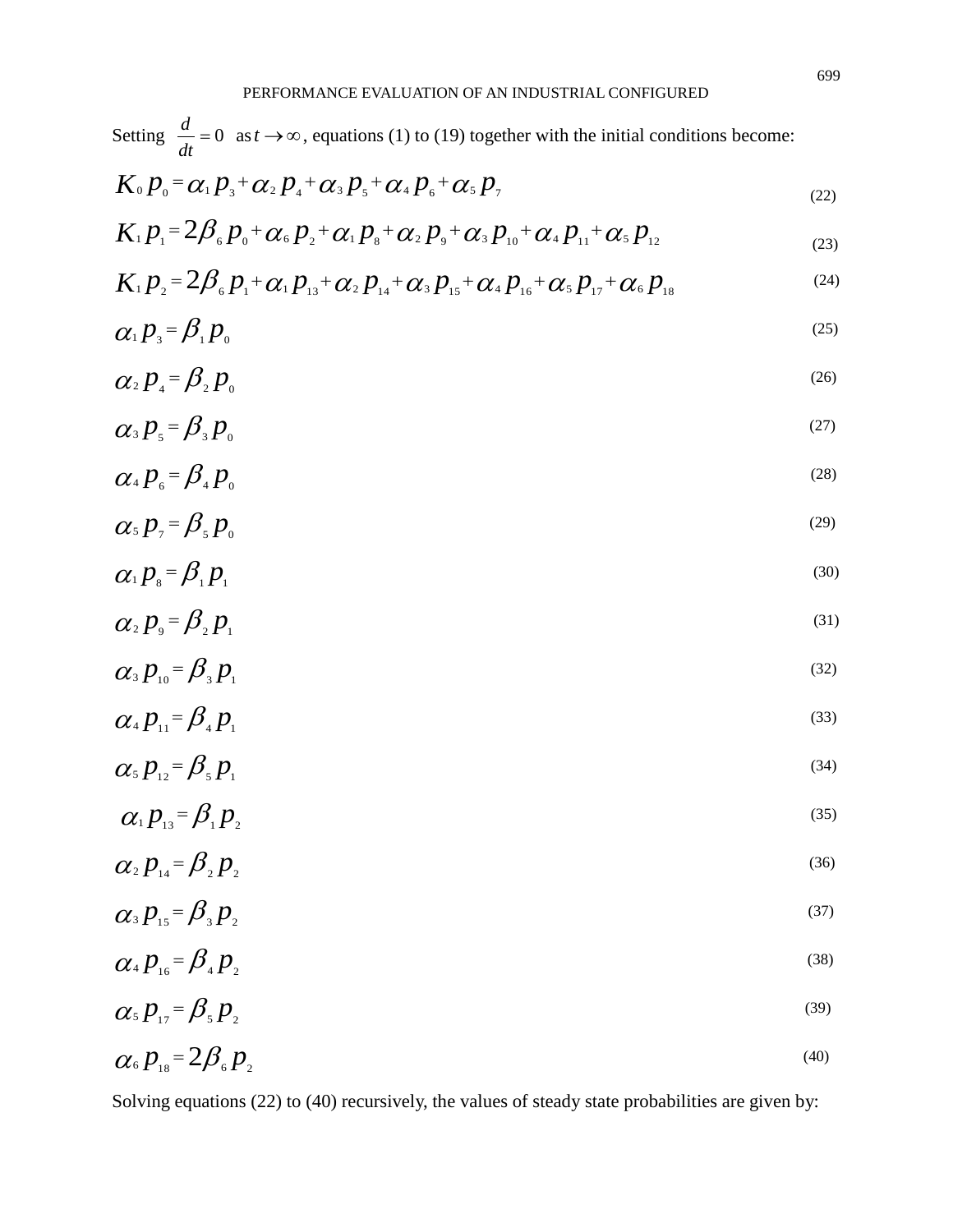ABDULLAHI SANUSI, IBRAHIM YUSUF, MAMUDA BALA YUSIF

$$
p_{1} = 2\left(\frac{\beta_{6}}{\alpha_{6}}\right)p_{0} , p_{2} = 4\left(\frac{\beta_{6}}{\alpha_{6}}\right)^{2} p_{0} , p_{3} = \left(\frac{\beta_{1}}{\alpha_{1}}\right)p_{0} , p_{4} = \left(\frac{\beta_{2}}{\alpha_{2}}\right)p_{0} , p_{5} = \left(\frac{\beta_{3}}{\alpha_{3}}\right)p_{0}
$$
\n
$$
p_{6} = \left(\frac{\beta_{4}}{\alpha_{4}}\right)p_{0} , p_{7} = \left(\frac{\beta_{5}}{\alpha_{5}}\right)p_{0} , p_{8} = 2\left(\frac{\beta_{1}\beta_{6}}{\alpha_{1}\alpha_{6}}\right)p_{0} , p_{9} = 2\left(\frac{\beta_{2}\beta_{6}}{\alpha_{2}\alpha_{6}}\right)p_{0} , p_{10} = 2\left(\frac{\beta_{3}\beta_{6}}{\alpha_{3}\alpha_{6}}\right)p_{0}
$$
\n
$$
p_{11} = 2\left(\frac{\beta_{4}\beta_{6}}{\alpha_{4}\alpha_{6}}\right)p_{0} , p_{12} = 2\left(\frac{\beta_{5}\beta_{6}}{\alpha_{5}\alpha_{6}}\right)p_{0} , p_{13} = 4\frac{\beta_{1}}{\alpha_{1}}\left(\frac{\beta_{6}}{\alpha_{6}}\right)^{2} p_{0} , p_{14} = 4\frac{\beta_{2}}{\alpha_{2}}\left(\frac{\beta_{6}}{\alpha_{6}}\right)^{2} p_{0}
$$
\n
$$
p_{15} = 4\frac{\beta_{3}}{\alpha_{3}}\left(\frac{\beta_{6}}{\alpha_{6}}\right)^{2} p_{0} , p_{16} = 4\frac{\beta_{4}}{\alpha_{4}}\left(\frac{\beta_{6}}{\alpha_{6}}\right)^{2} p_{0} p_{17} = 4\frac{\beta_{5}}{\alpha_{5}}\left(\frac{\beta_{6}}{\alpha_{6}}\right)^{2} p_{0}
$$
\n
$$
p_{18} = 4\left(\frac{\beta_{6}}{\alpha_{6}}\right)^{3} p_{0}
$$
\n
$$
p_{19} = 4\left(\frac{\beta_{6}}{\alpha_{6}}\right)^{3} p_{0}
$$
\n
$$
(41)
$$

Thus, by putting the values of steady-state probabilities given by equation (41) in equation (21), we finally obtain:

$$
P_0 = \frac{1}{[1+2X_6+4X_6^2](1+X_1+X_2+X_3+X_4+X_5)+8X_6^3}
$$
\n(42)

Where, 
$$
X_1 = \frac{\beta_1}{\alpha_1}, X_2 = \frac{\beta_2}{\alpha_2}, X_3 = \frac{\beta_3}{\alpha_3}, X_4 = \frac{\beta_4}{\alpha_4}, X_5 = \frac{\beta_5}{\alpha_5}, X_6 = \frac{\beta_6}{\alpha_6}
$$
 (43)

Now, the steady state availability of the system may be obtained as summation of all working state probabilities as:

$$
AV = \sum_{i=0}^{2} p_i = p_0 + p_1 + p_2 \tag{44}
$$

$$
AV = \frac{1+2X_{6}+4X_{6}^{2}}{1+2X_{6}+4X_{6}^{2}\left(1+X_{1}+X_{2}+X_{3}+X_{4}+X_{5}\right)+8X_{6}^{3}}
$$
\n(45)

Finally, we use equation (45) to obtain the availability of the system.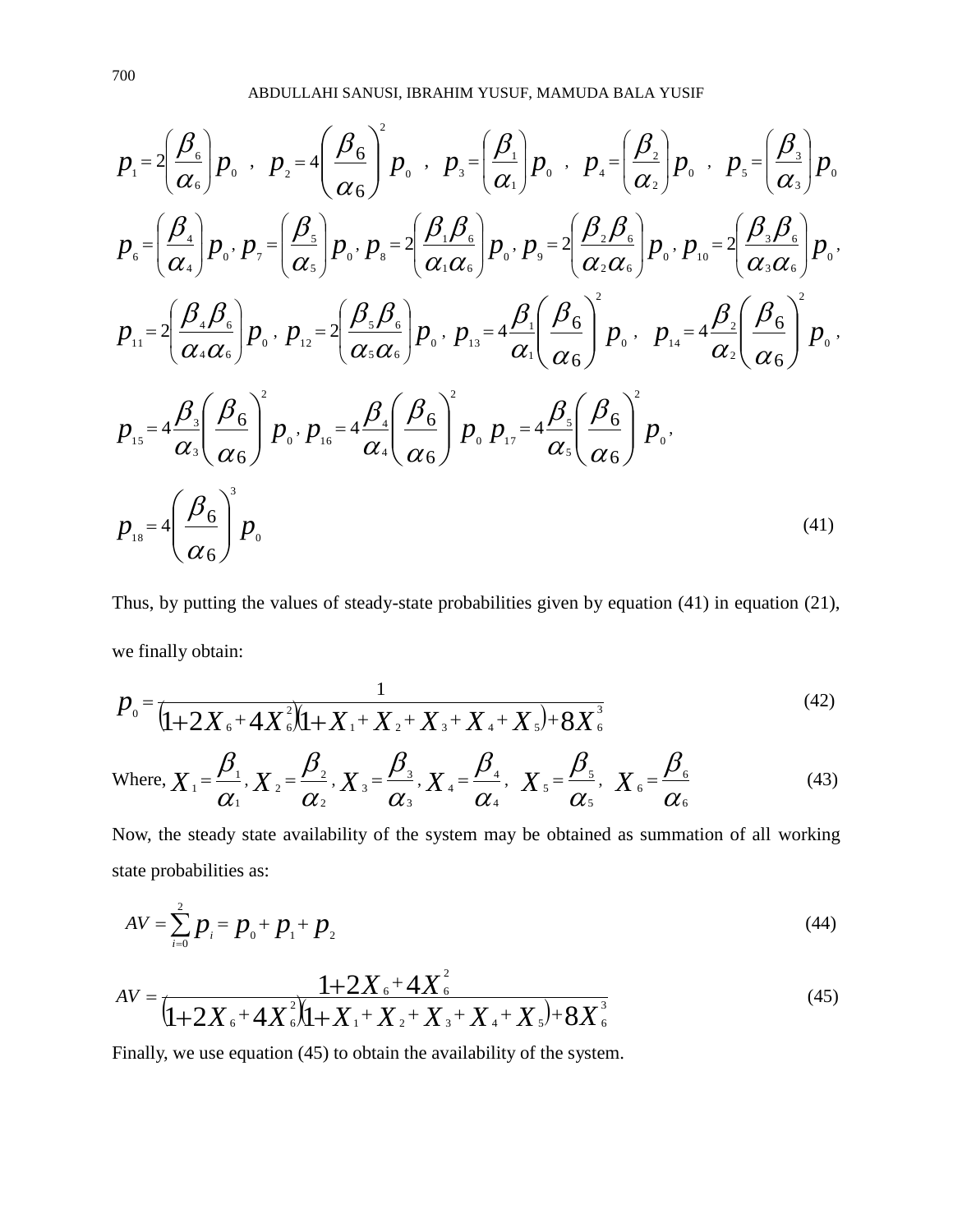## **5. RESULTS AND DISCUSSION**

Using the failure and repair rates values of Aggarwal et al [11], the availability of the system is computed by using equation (45), and the effects of failure and repair rates of each subsystem on the availability of the system are presented in tables and graphs. For model analysis, the following set of parameters values are fixed throughout the simulation for consistency.

Table 1, figure 3a and figure 3b

$$
\alpha_2 = 0.1, \alpha_3 = 0.5, \alpha_4 = 0.1, \alpha_5 = 0.4, \alpha_6 = 0.55, \n\beta_2 = 0.005, \beta_3 = 0.0005, \beta_4 = 0.003, \beta_5 = 0.004, \beta_6 = 0.003
$$

Table 2, figure 4a and figure 4b

$$
\alpha_1 = 0.4, \alpha_3 = 0.5, \alpha_4 = 0.1, \alpha_5 = 0.4, \alpha_6 = 0.55, \n\beta_1 = 0.005, \beta_3 = 0.0005, \beta_4 = 0.003, \beta_5 = 0.004, \beta_6 = 0.003
$$

Table 3, figure 5a and figure 5b

$$
\alpha_1 = 0.4, \alpha_2 = 0.1, \alpha_4 = 0.1, \alpha_5 = 0.4, \alpha_6 = 0.55, \n\beta_1 = 0.005, \beta_2 = 0.005, \beta_4 = 0.003, \beta_5 = 0.004, \beta_6 = 0.003
$$

Table 4, figure 6a and figure 6b

$$
\alpha_1 = 0.4, \alpha_2 = 0.1, \alpha_3 = 0.5, \alpha_5 = 0.4, \alpha_6 = 0.55, \n\beta_1 = 0.005, \beta_2 = 0.005, \beta_3 = 0.0005, \beta_5 = 0.004, \beta_6 = 0.003
$$

Table 5, figure 7a and figure 7b

$$
\alpha_1 = 0.4, \alpha_2 = 0.1, \alpha_3 = 0.5, \alpha_4 = 0.1, \alpha_6 = 0.55, \n\beta_1 = 0.005, \beta_2 = 0.005, \beta_3 = 0.0005, \beta_4 = 0.003, \beta_6 = 0.003
$$

Table 6, figure 8a and figure 8b

$$
\alpha_1 = 0.4, \alpha_2 = 0.1, \alpha_3 = 0.5, \alpha_4 = 0.1, \alpha_5 = 0.4,
$$
  

$$
\beta_1 = 0.005, \beta_2 = 0.005, \beta_3 = 0.0005, \beta_4 = 0.003, \beta_5 = 0.004
$$

The impact of  $\alpha_1$  and  $\beta_1$  of subsystem A on the availability of the system can be observed in table 1, figure 3a and figure 3b. It is evident from table 2 and figure 3a that the availability of the system increases with increase in  $\alpha_1$  while in figure 3b, the availability of the system decreases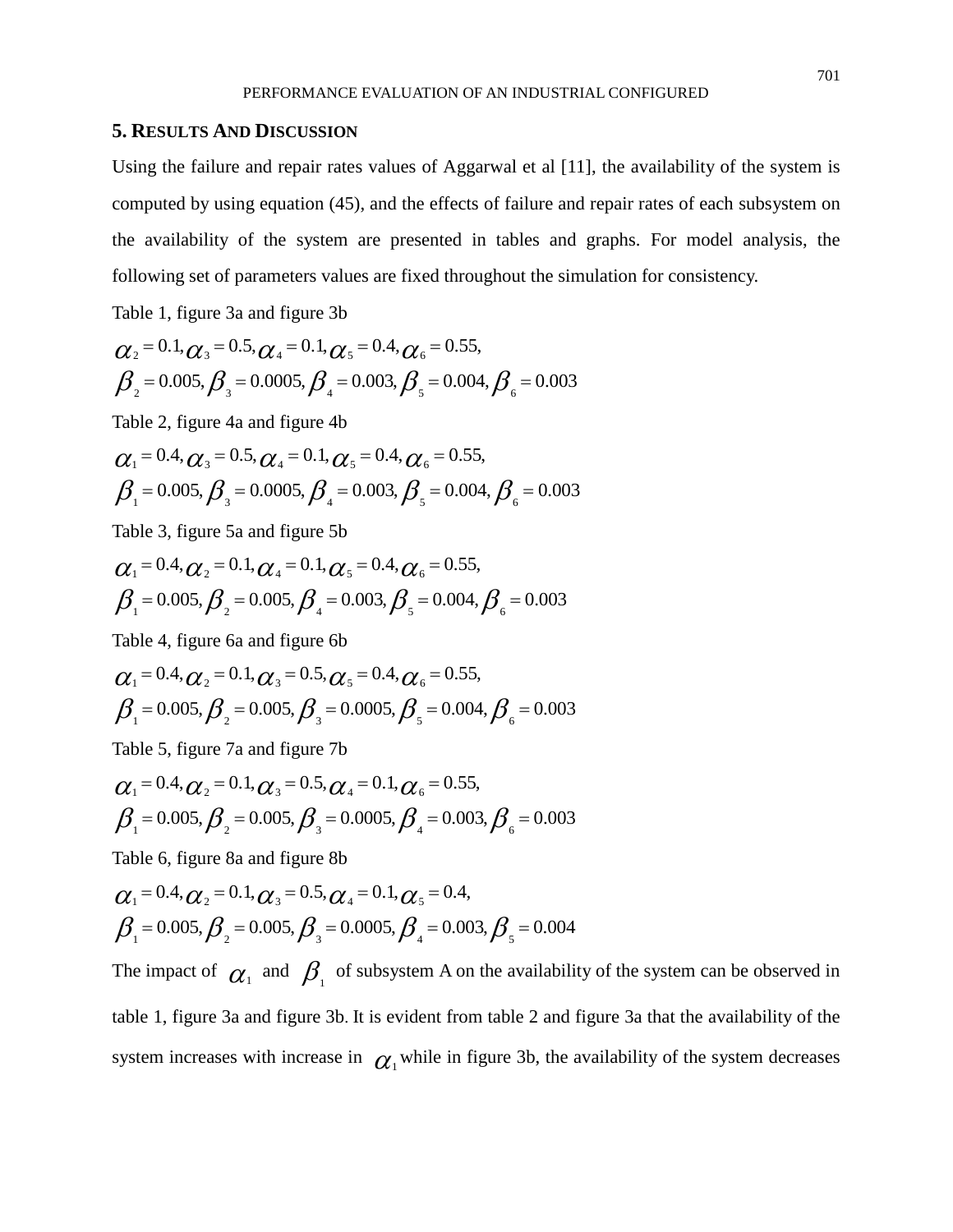with increase in  $\beta_1$ . Table 2, figure 4a and figure 4b depict the availability of the system with respect to  $\alpha_2$  and  $\beta_2$  of subsystem B. It can be seen from table 2 and figure 4a that the availability of the system tends to increase with increase in the value of  $\alpha_2$  but decreases with increase in the value of  $\beta_2$  as evident from figure 4b. Table 3, figure 5a and 5b show the availability of the system against  $\alpha_3$  and  $\beta_3$  of subsystem C. It is clear from table 3 and figure 5a that the system availability increases with increase in the value of  $\alpha$ <sub>3</sub> while in figure 5b, the availability of the system decreases with increase in the value of  $\beta_{\beta}$ . The effect of  $\alpha_{\beta}$ and  $\beta_{4}$  of subsystem D on the availability of the system can be seen in table 4, figure 6a and figure 6b. From table 4 and figure 6a the availability of the system display increasing pattern with increase in the value of  $\alpha_4$  while in figure 6b, the availability decreases with increase in the value of  $\beta_{\scriptscriptstyle{A}}$ . Table 5, figure 7a and figure 7b highlight the impact of  $\alpha_{\scriptscriptstyle{5}}$  and  $\beta_{\scriptscriptstyle{5}}$  of subsystem E on the availability of the system. It can be observed from table 5 and figure 6a that the availability of the system tends to increase with increase in the value of  $\alpha$ <sub>s</sub> but show a decreasing pattern with increase in the value of  $\beta_{\zeta}$  as evident from figure 6b. The effect of  $\alpha_{6}$  and  $\beta_{6}$  of subsystem E is presented in table 6, figure 8a and figure 8b. It is clear from table 6, figure 8a and figure 8b that the availability of the system is constant with increase in the value of  $\alpha_{\epsilon}$  and  $\beta_{\epsilon}$  respectively. This sensitivity analysis implies that subsystem E is the most critical unit in the system which needs special attention.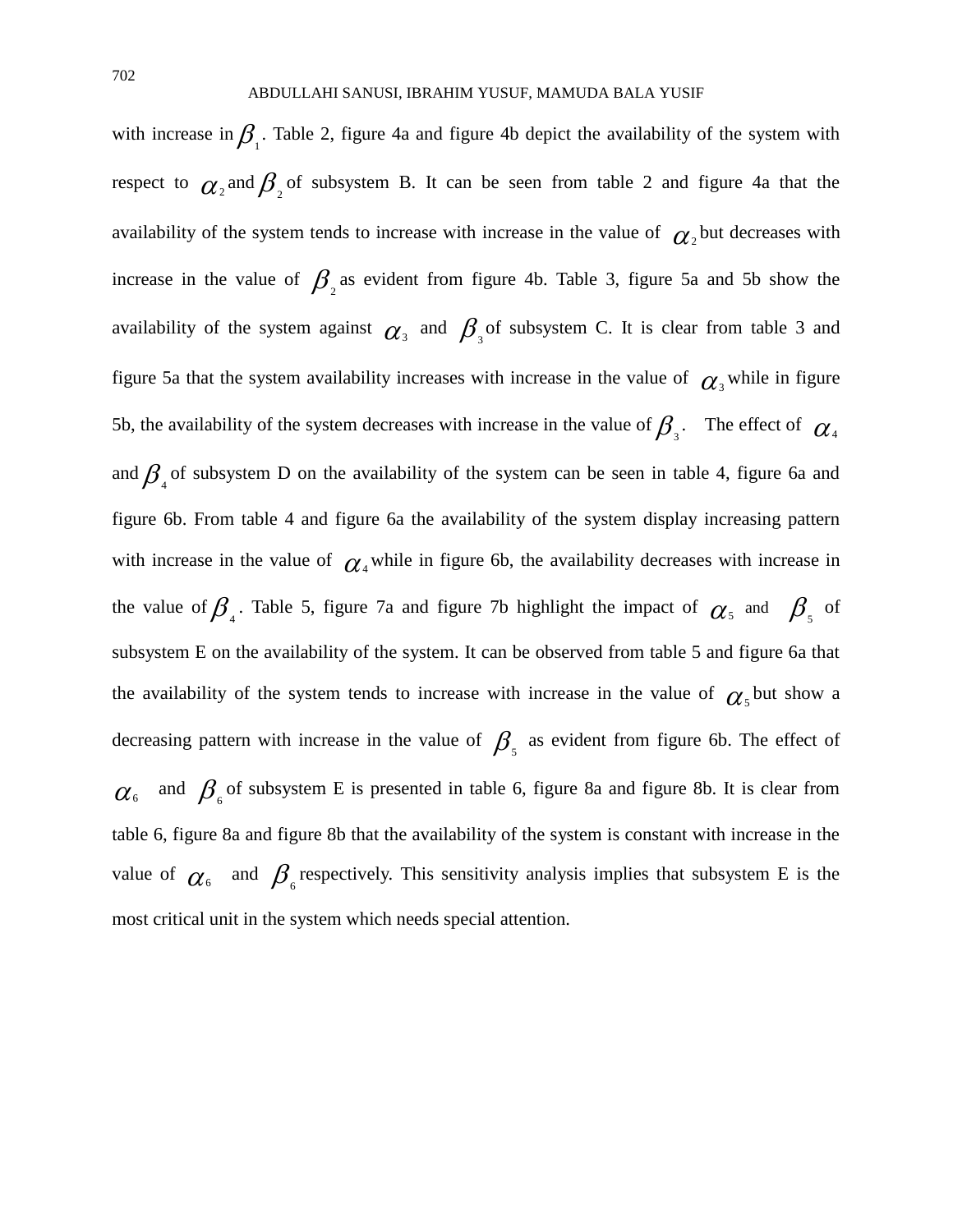| $\alpha_{\scriptscriptstyle 1}$ | 0.35   | 0.40   | 0.45   | 0.50   |
|---------------------------------|--------|--------|--------|--------|
|                                 |        |        |        |        |
| 0.004                           | 0.9071 | 0.9083 | 0.9092 | 0.9099 |
| 0.005                           | 0.9047 | 0.9062 | 0.9073 | 0.9083 |
| 0.006                           | 0.9024 | 0.9042 | 0.9055 | 0.9066 |
| 0.007                           | 0.9001 | 0.9021 | 0.9037 | 0.9050 |

Table 1: Effect of failure and repair rates of subsystem A on the availability of the system

Table 2: Effect of failure and repair rates of subsystem B on the availability of the system

| $\alpha_{\scriptscriptstyle 2}$ | 0.05   | 0.10   | 0.15   | 0.20   |
|---------------------------------|--------|--------|--------|--------|
| $\sim$ 2                        |        |        |        |        |
| 0.004                           | 0.8822 | 0.9145 | 0.9258 | 0.9315 |
| 0.005                           | 0.8669 | 0.9062 | 0.9201 | 0.9272 |
| 0.006                           | 0.8522 | 0.8981 | 0.9145 | 0.9229 |
| 0.007                           | 0.8379 | 0.8901 | 0.9090 | 0.9187 |



Figure 3a: Effect of repair rate  $\alpha_1$  on Availability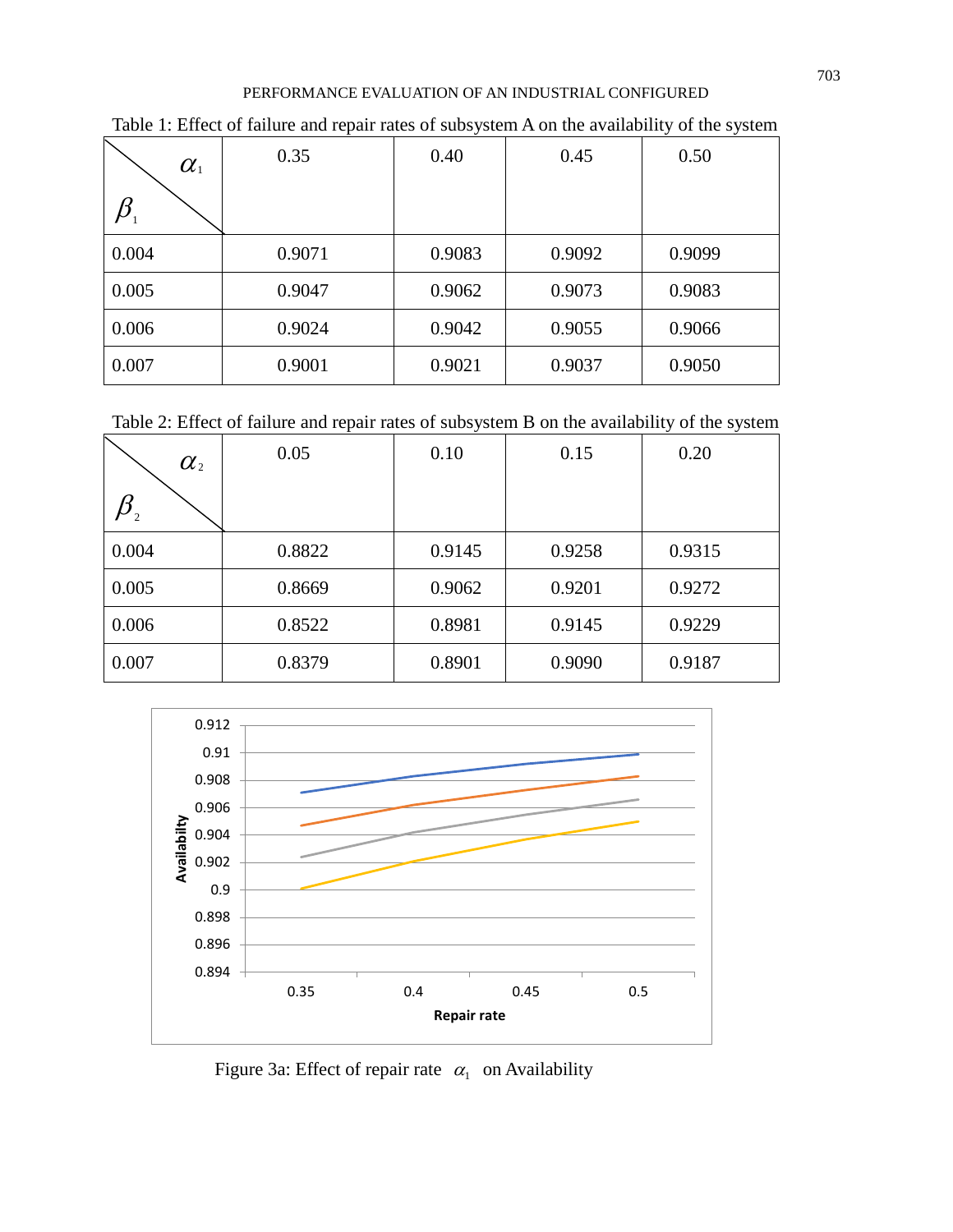#### ABDULLAHI SANUSI, IBRAHIM YUSUF, MAMUDA BALA YUSIF



Figure 3b: Effect of failure rate  $\beta_1$  on Availability



Figure 4a: Effect of repair rate  $\alpha_2$  on Availability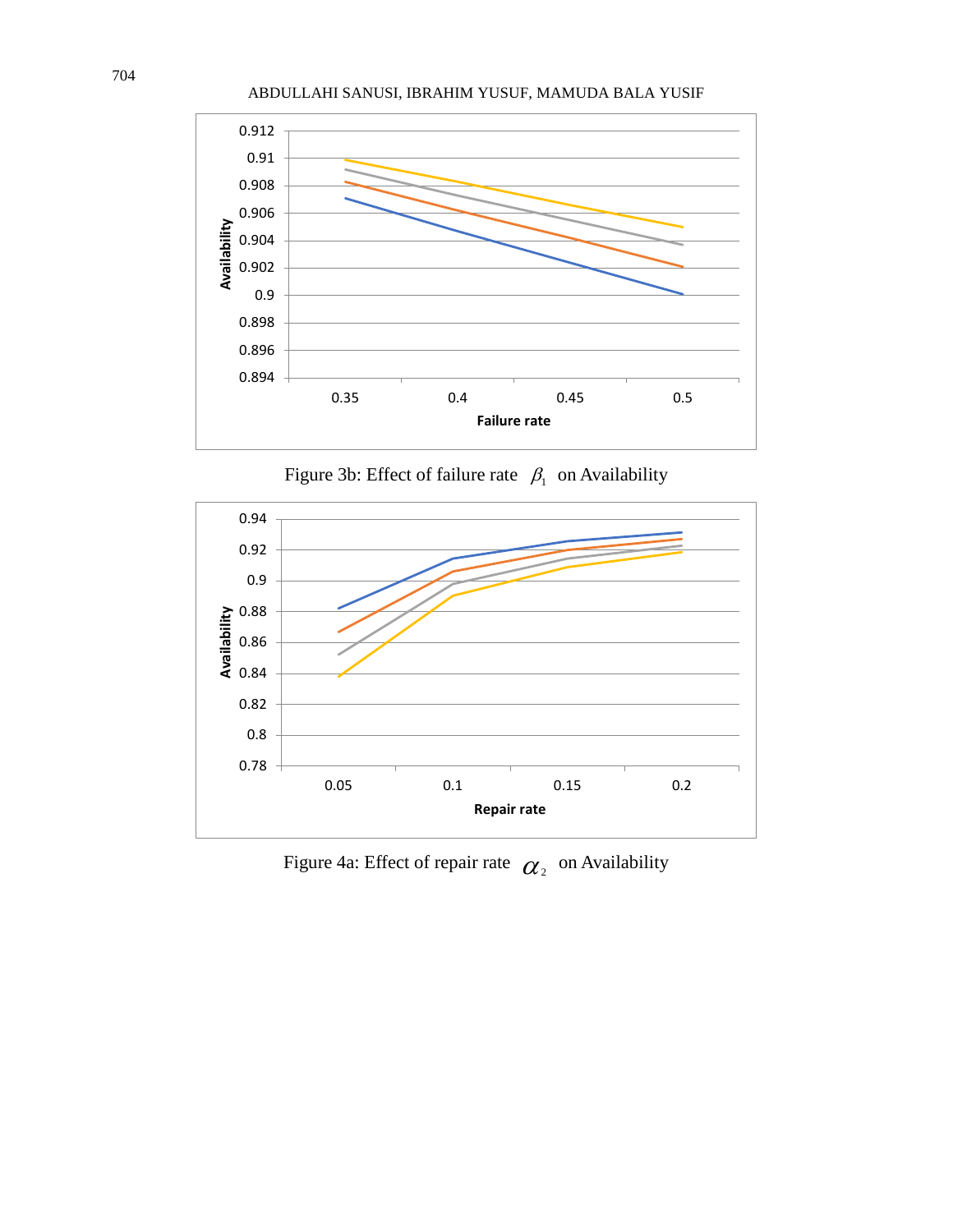

Figure 4b: Effect of failure rate  $\beta_{\frac{1}{2}}$  on Availability

Table 3: Effect of failure and repair rates of subsystem C on the availability of the system

| $\alpha_{3}$ | 0.45   | 0.50   | 0.55   | 0.60   |
|--------------|--------|--------|--------|--------|
| $\sim$ 3     |        |        |        |        |
| 0.0005       | 0.9061 | 0.9062 | 0.9063 | 0.9063 |
| 0.0010       | 0.9052 | 0.9054 | 0.9055 | 0.9057 |
| 0.0015       | 0.9043 | 0.9046 | 0.9048 | 0.9050 |
| 0.0020       | 0.9034 | 0.9037 | 0.9040 | 0.9043 |

Table 4: Effect of failure and repair rates of subsystem D on the availability of the system

| $\alpha_{\text{\tiny 4}}$ | 0.05   | 0.10   | 0.15   | 0.20   |
|---------------------------|--------|--------|--------|--------|
|                           |        |        |        |        |
| 0.001                     | 0.9145 | 0.9229 | 0.9258 | 0.9272 |
| 0.002                     | 0.8981 | 0.9145 | 0.9201 | 0.9229 |
| 0.003                     | 0.8822 | 0.9062 | 0.9145 | 0.9187 |
| 0.004                     | 0.8669 | 0.8981 | 0.9090 | 0.9145 |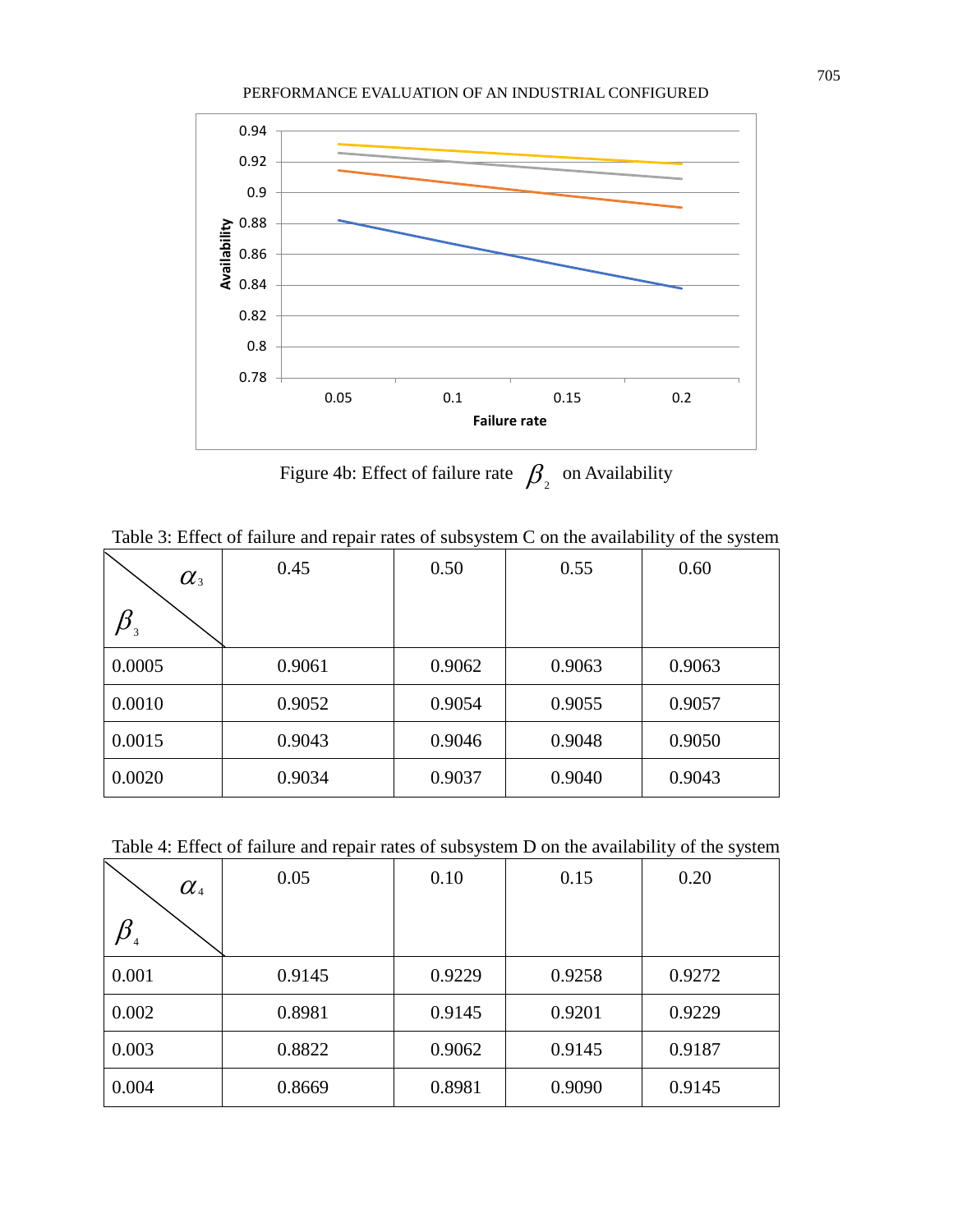

Figure 5a: Effect of repair rate  $\alpha_{\text{3}}$  on Availability



Figure 5b: Effect of failure rate  $\beta_{\text{3}}$  on Availability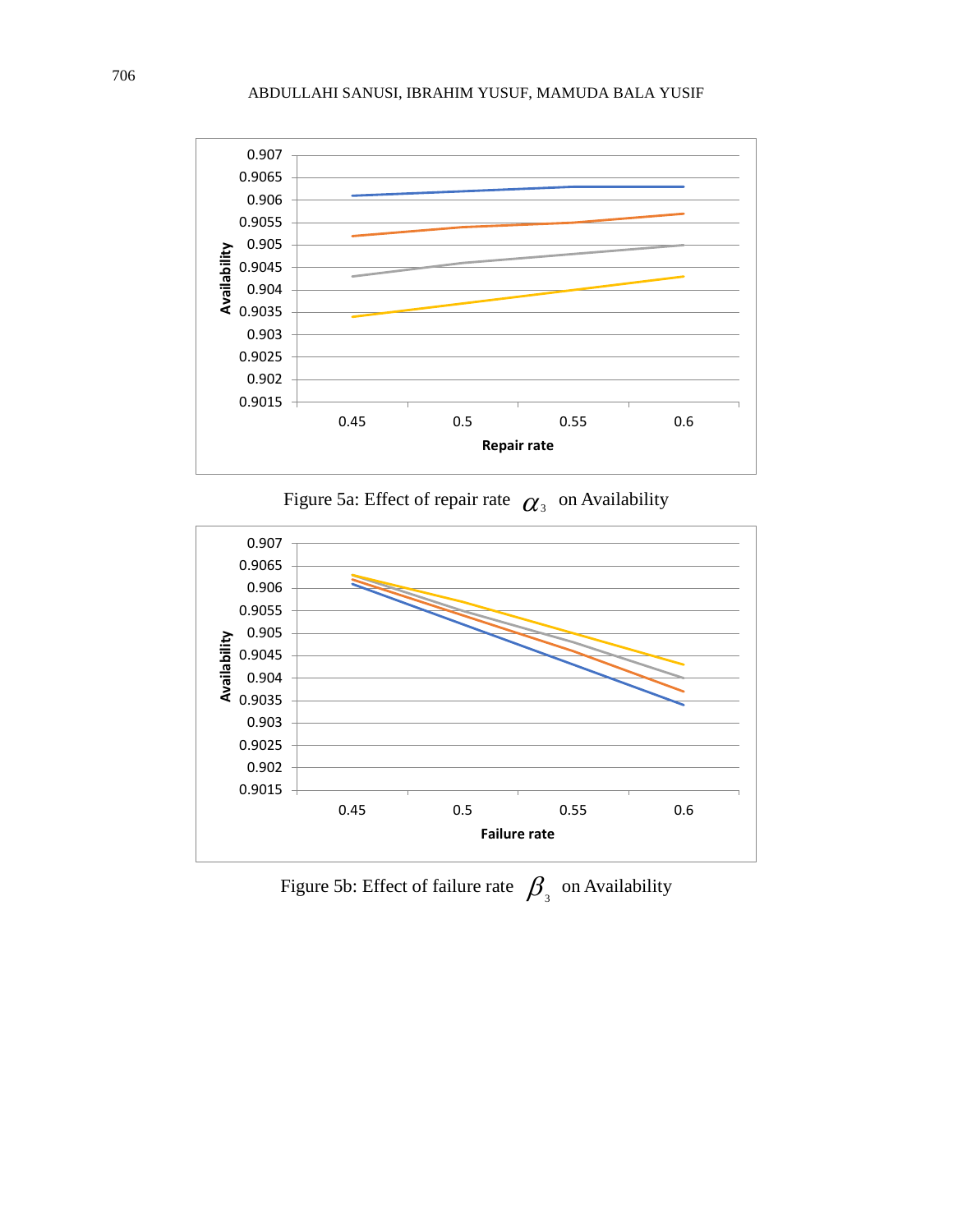

Figure 6a: Effect of repair rate  $\alpha_4$  on Availability



Figure 6b: Effect of failure rate  $\beta_{\scriptscriptstyle{4}}^{\scriptscriptstyle{5}}$  on Availability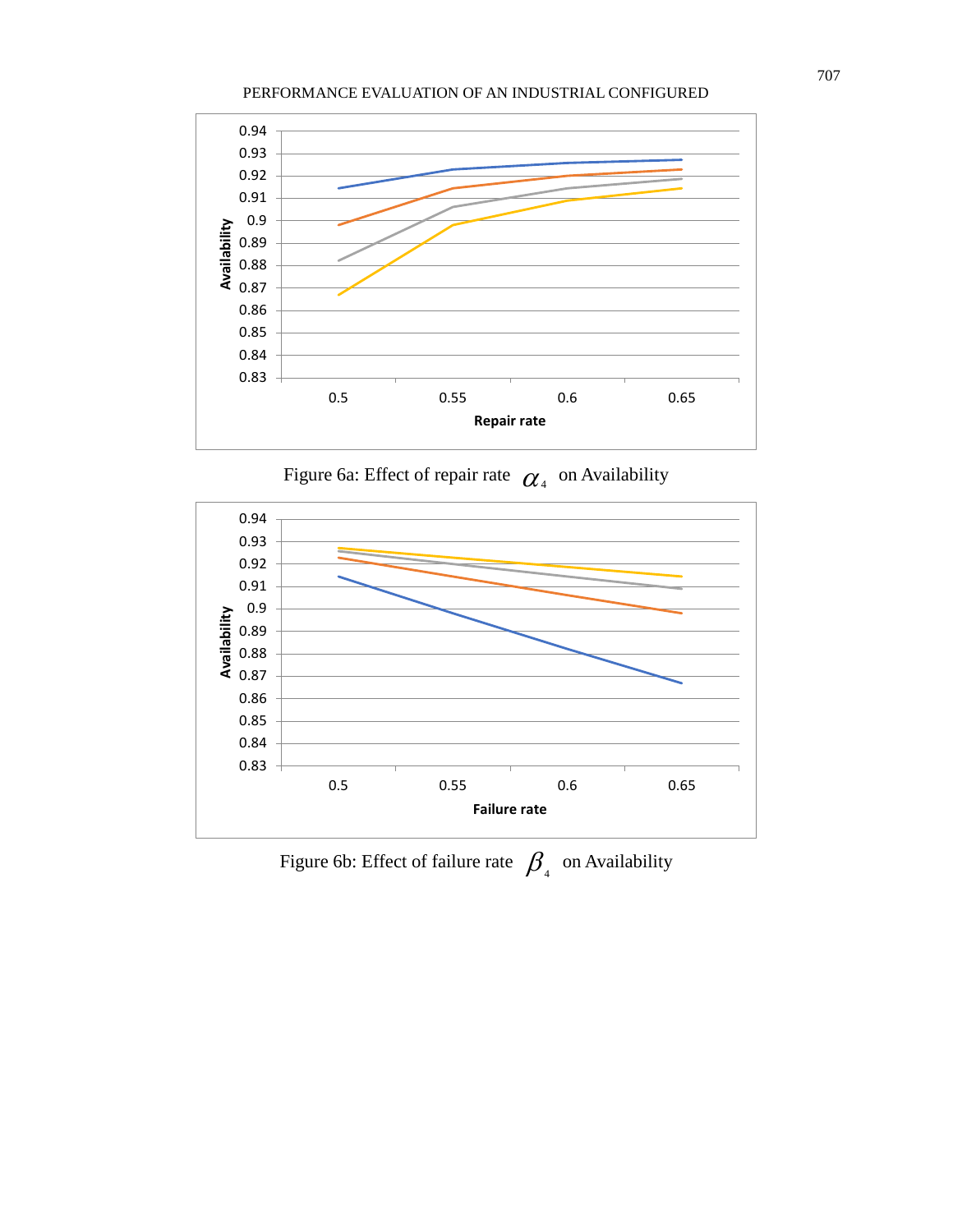| $\alpha_{\scriptscriptstyle 5}$ | 0.35   | 0.40   | 0.45   | 0.50   |
|---------------------------------|--------|--------|--------|--------|
|                                 |        |        |        |        |
| 0.003                           | 0.9074 | 0.9083 | 0.9090 | 0.9095 |
| 0.004                           | 0.9050 | 0.9062 | 0.9071 | 0.9079 |
| 0.005                           | 0.9027 | 0.9042 | 0.9053 | 0.9062 |
| 0.006                           | 0.9004 | 0.9021 | 0.9035 | 0.9046 |

Table 5: Effect of failure and repair rates of subsystem E on the availability of the system

Table 6: Effect of failure and repair rates of subsystem F on the availability of the system

| $\alpha$ 6 | 0.50   | 0.55   | 0.60   | 0.65   |
|------------|--------|--------|--------|--------|
| -6         |        |        |        |        |
| 0.002      | 0.9062 | 0.9062 | 0.9062 | 0.9062 |
| 0.003      | 0.9062 | 0.9062 | 0.9062 | 0.9062 |
| 0.004      | 0.9062 | 0.9062 | 0.9062 | 0.9062 |
| 0.005      | 0.9062 | 0.9062 | 0.9062 | 0.9062 |



Figure 7a: Effect of repair rate  $\alpha_s$  on Availability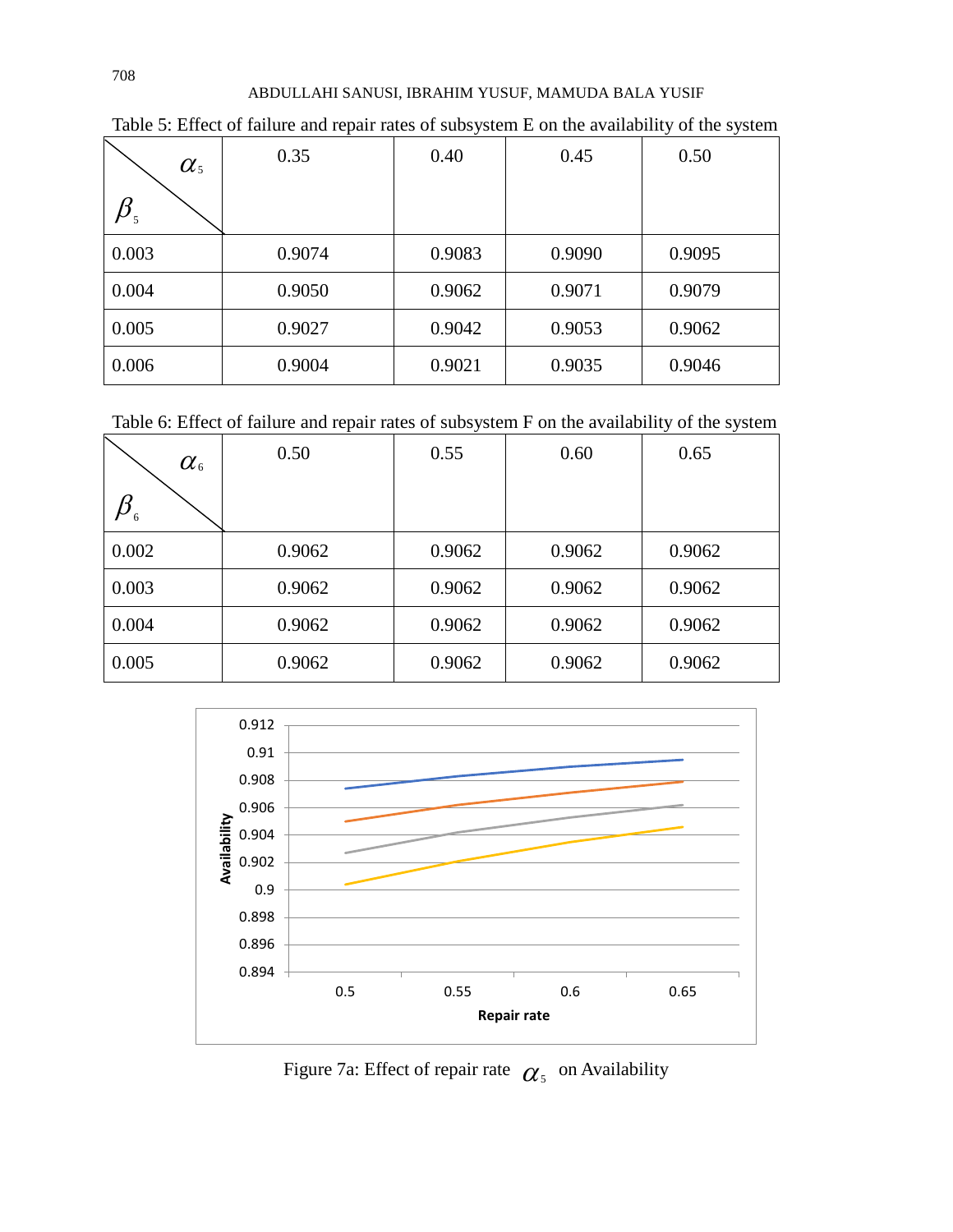

Figure 7b: Effect of failure rate  $\beta_{\scriptscriptstyle{5}}$  on Availability



Figure 8a: Effect of repair rate  $\alpha_{\scriptscriptstyle{6}}^{\scriptscriptstyle{-}}$  on Availability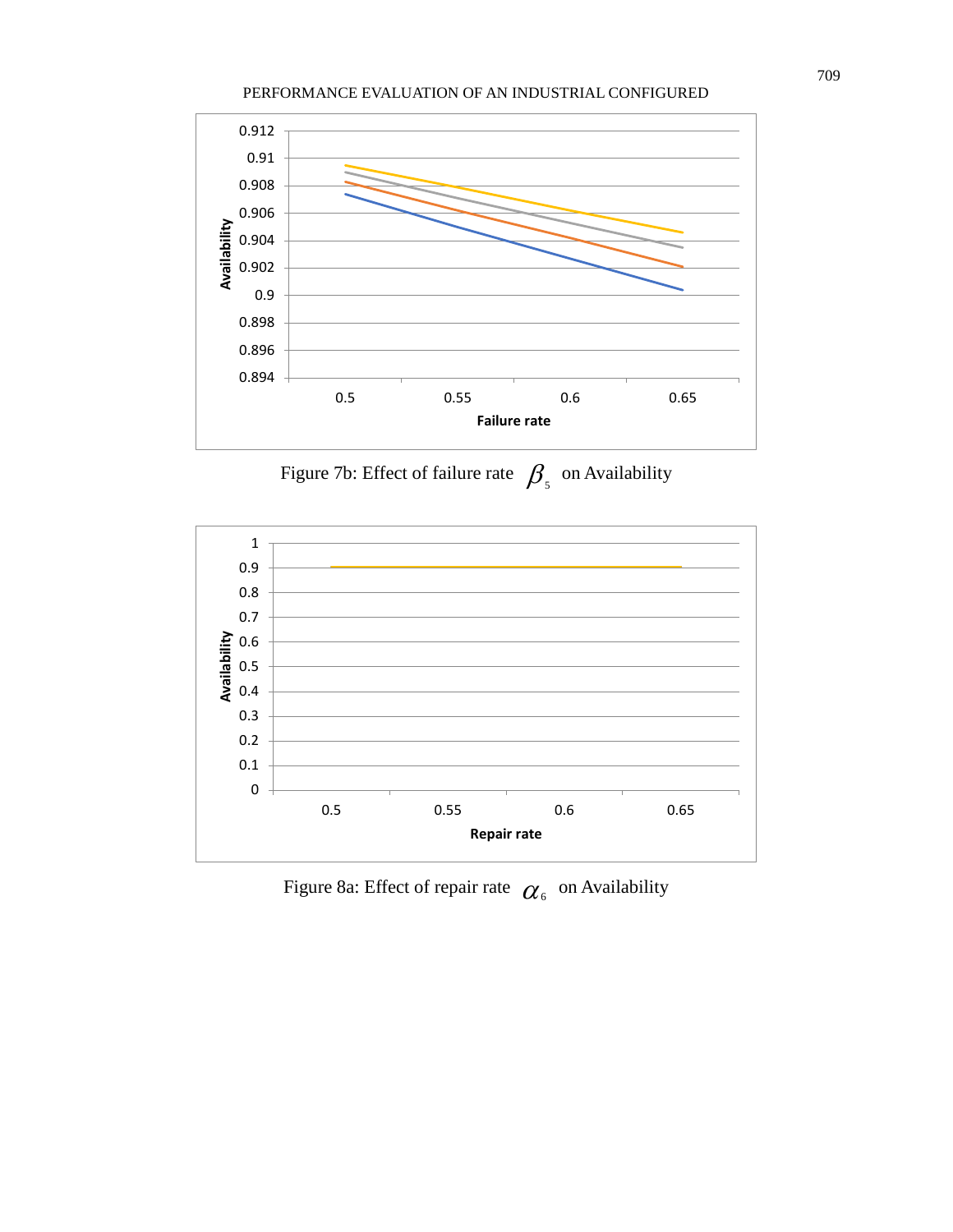



Figure 8b: Effect of failure rate  $\int \!\!\! \int_{6}$  on Availability

## **6. CONCLUSION**

In this paper, we have constructed a series-parallel system consisting of six different subsystems to study the availability of the system. We have developed explicit expression for steady-state availability for the system. We also perform a parametric investigation of system parameters on system availability and captured their effects. From the analysis, it is evident that availability of the system can be improved significantly by the proper maintenance planning of subsystem F. The other subsystems also affect the availability of the system, but these are lesser effective than subsystem F. The effects of failure and repair rates of all the subsystems are presented in the form of availability matrices (tables). From the availability matrices, it is clear that as failure\repair rates increases, the system availability decrease\increase and it is also evident that subsystem F is the most critical unit in the system whose failure is disastrous to the entire system. The findings of this paper are found to be beneficial to system engineers to evaluate the system performance and carry out modifications (if needed).

The results derived in this paper would be applied in practical fields by making suitable modification and extensions. Further studies for such subject would be expected.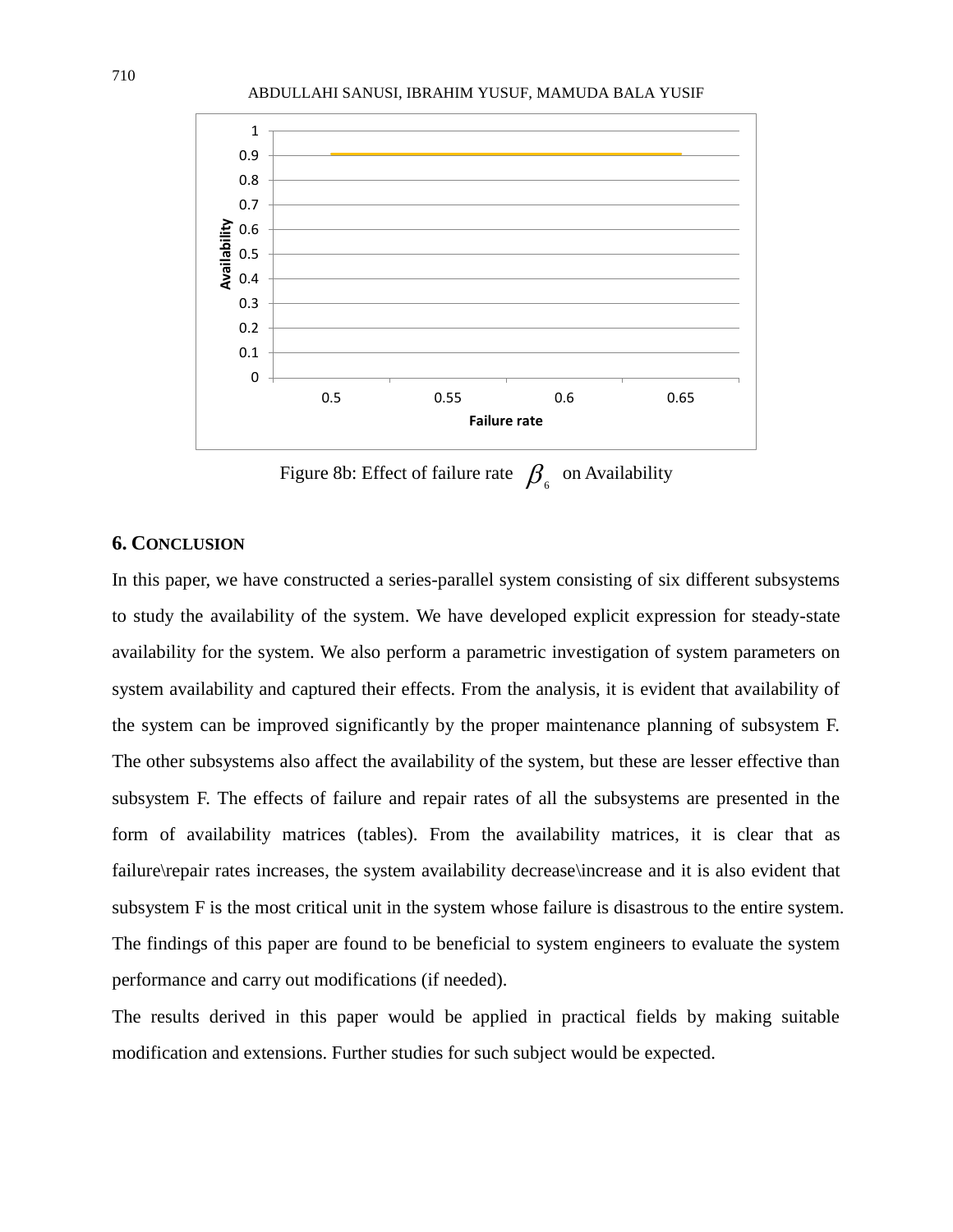#### **CONFLICT OF INTERESTS**

The authors declare that there is no conflict of interests.

#### **REFERENCES**

[1] V. V. Singh, H. Ayagi, and H. Hamishu. Stochastic analysis of a complex system under preemptive resume repair policy using Gumbel-Hougaard family copula, Int. J. Math. Oper. Res. 12(2)(2018), 273-291.

[2] I. Yusuf, K.H., V. V. Singh, and A. Lado. Reliability assessment of complex system consisting two subsystems connected in series configuration using Gumbel-Hougaard family copula distribution, J. Appl. Math. Bioinform. 7(2)(2017), 1-27.

[3] R. Niwas, and H. Garg. An approach for analyzing the reliability and profit of an industrial system based on the cost-free warranty and policy, J. Brazil. Soc. Mech. Eng. 40(2018), 265.

[4] V. V. Singh, J. Gulati, D. K. Rawal, and C. K. Goel. Performance analysis of complex system in series configuration under different failure and repair discipline using copula, Int. J. Reliab. Quality Safety Eng. 23(2)(2016), 812-832.

[5] H. Garg, Multi objective non-linear programming problem for reliability optimization in intuitionistic fuzzy environment, Front. Inform. Syst. 2(2018), 197-229.

[6] I. Yusuf, B. Sani, and B. Yusuf. Profit analysis of a serial-parallel system under partial and complete failures, J. Appl. Sci. 19(2019), 565-574.

[7] G. Monika, V. V. Singh, H. Ayagi, H. Hamishu, and C. K. Goel. Performance assessment of repairable system in series configuration under different types of failure and repair policies using copula linguistic, Int. J. Reliab. Safety, 12(4)(2018), 367-374.

[8] A. Lado, V. V. Singh, H. Kabiru, Ismail and I. Yusuf. Performance and cost assessment of the repairable complex system with two subsystems connected in series configuration, Int. J. Reliab. Appl. 19(1)(2018), 27-42.

[9] V. V. Singh, J. Gulati and D. K. Rawal. Performance assessment of two units redundant system under different failure and repair policies using Copula, Int. J. Reliab. Appl. 19(2)(2018), 114-129.

[10] G. Monika, V. V. Singh, H. I. Ayagi, and I. Yusuf. Stochastic analysis of a two unit's complex repairable system with switch and human failure using copula approach, Life Cycle Reliab. Safety Eng. (2019),